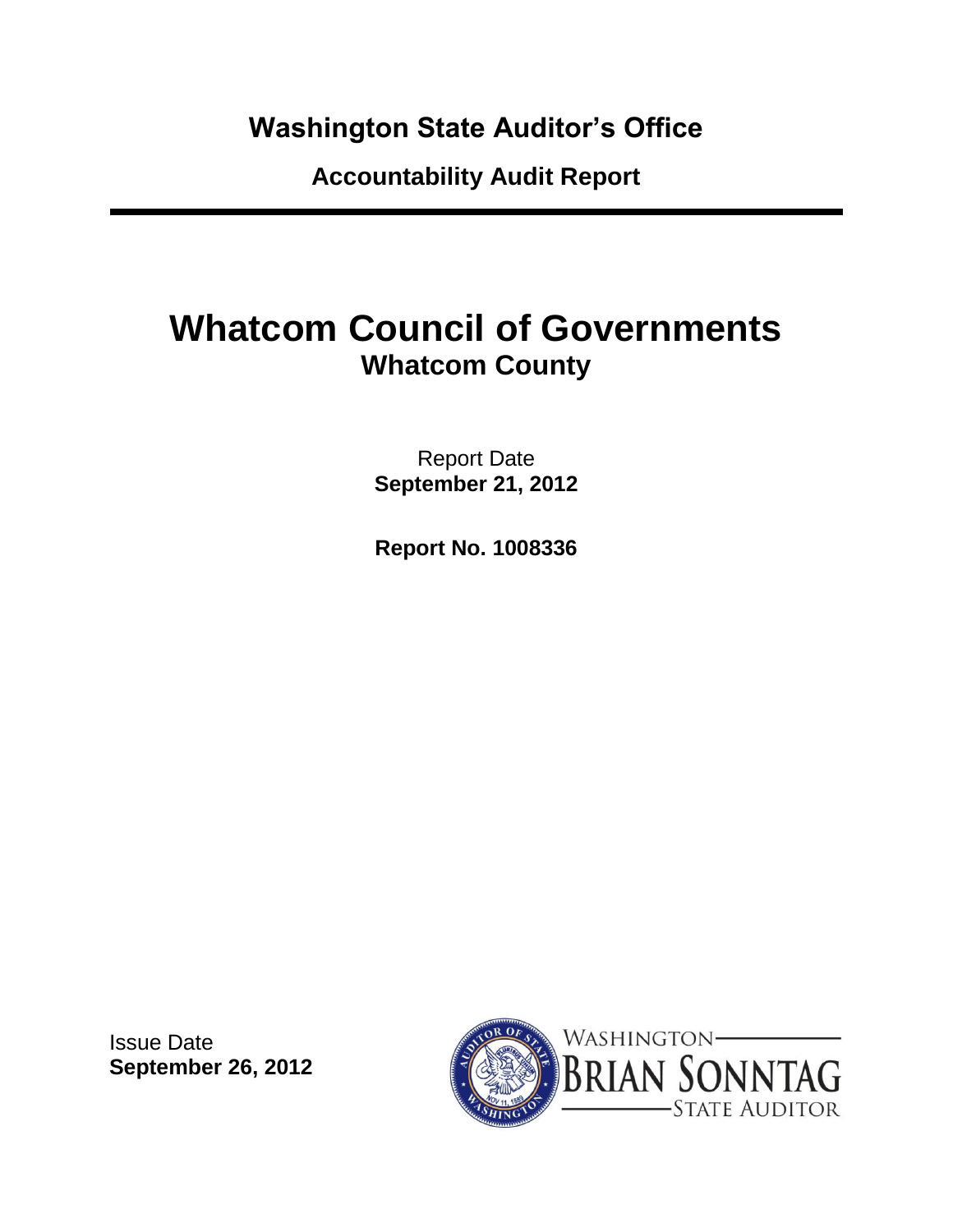

### **Washington State Auditor Brian Sonntag**

September 26, 2012

**Council** Whatcom Council of Governments Bellingham, Washington

#### *Report on Accountability*

We appreciate the opportunity to work in cooperation with your Council to promote accountability, integrity and openness in government. The State Auditor's Office takes seriously our role to advocate for government accountability and transparency and to promote positive change.

Please find attached our report on the Whatcom Council of Governments' accountability and compliance with state laws and regulations and its own policies and procedures. Thank you for working with us to ensure the efficient and effective use of public resources.

Sincerely,

**BRIAN SONNTAG, CGFM** STATE AUDITOR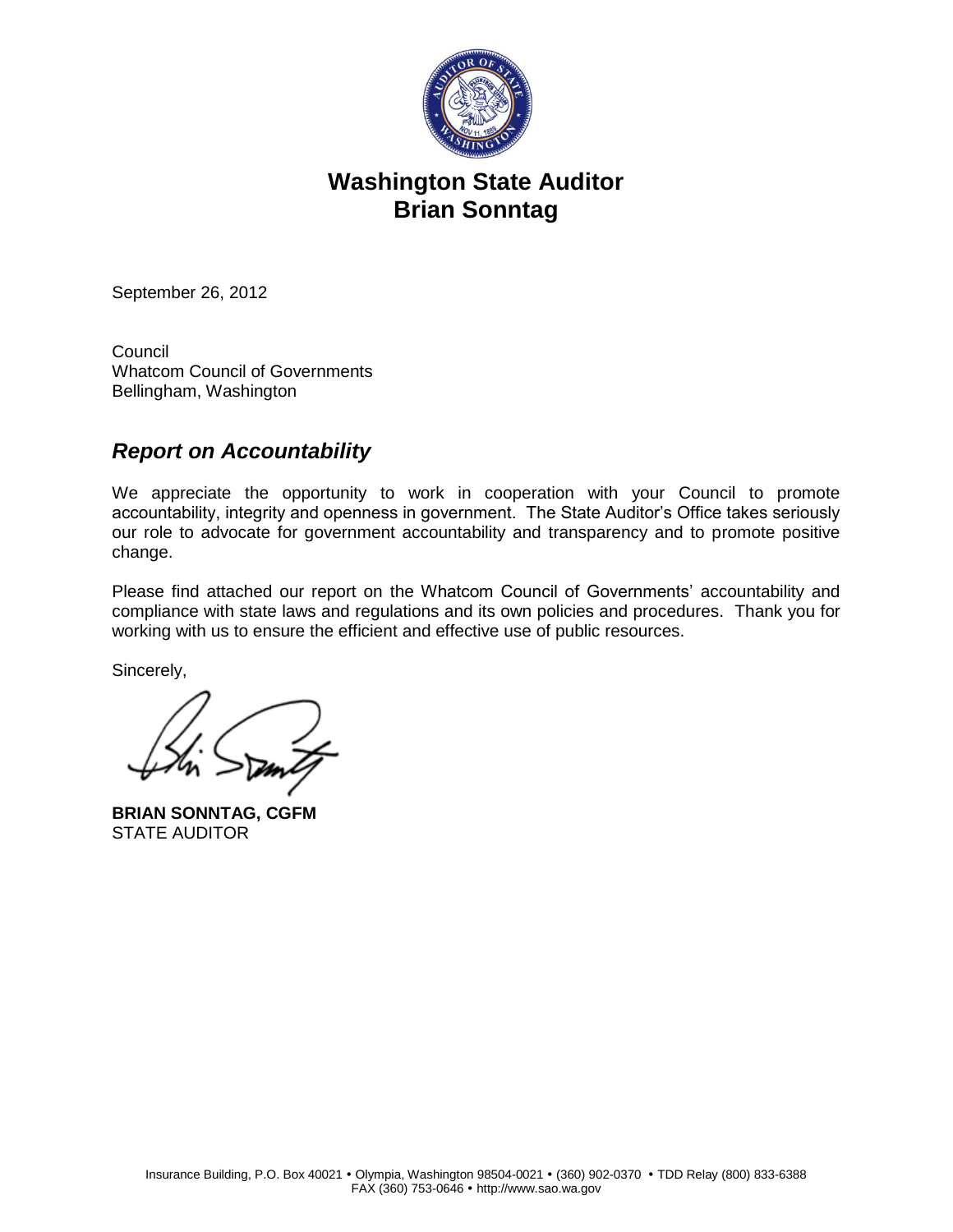### **Table of Contents**

#### **Whatcom Council of Governments Whatcom County** September 21, 2012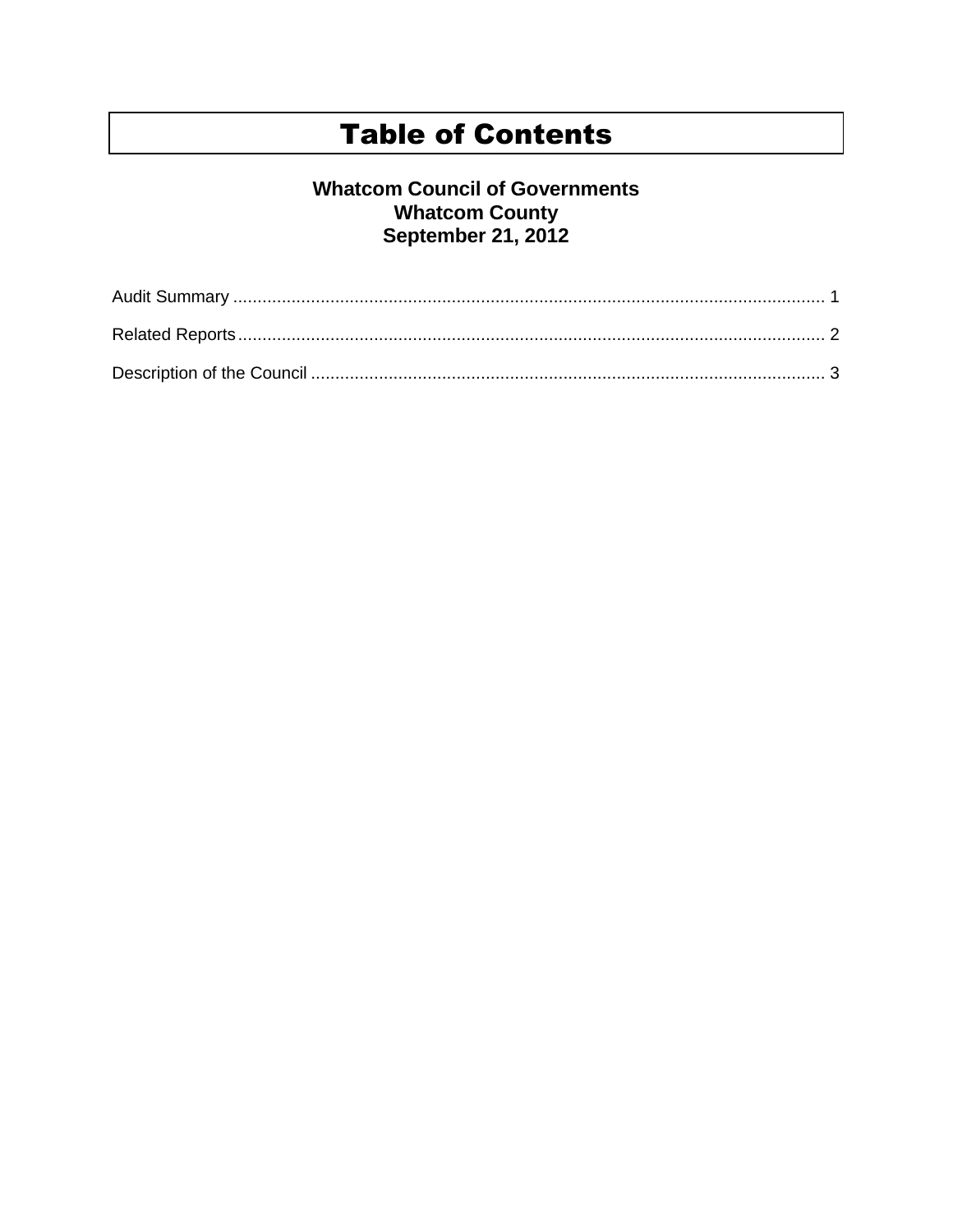### Audit Summary

#### **Whatcom Council of Governments Whatcom County September 21, 2012**

#### *ABOUT THE AUDIT*

This report contains the results of our independent accountability audit of the Whatcom Council of Governments from January 1, 2010 through December 31, 2011.

We evaluated internal controls and performed audit procedures on the activities of the Council. We also determined whether the Council complied with state laws and regulations and its own policies and procedures.

In keeping with general auditing practices, we do not examine every transaction, activity or area. Instead, the areas examined were those representing the highest risk of noncompliance, misappropriation or misuse. The following areas were examined during this audit period:

- Donations
- Pavroll benefits
- Petty cash/imprest funds
- Professional service contracts

#### *RESULTS*

In the areas we examined, the Council's internal controls were adequate to safeguard public assets. The Council also complied with state laws and regulations and its own policies and procedures in the areas we examined.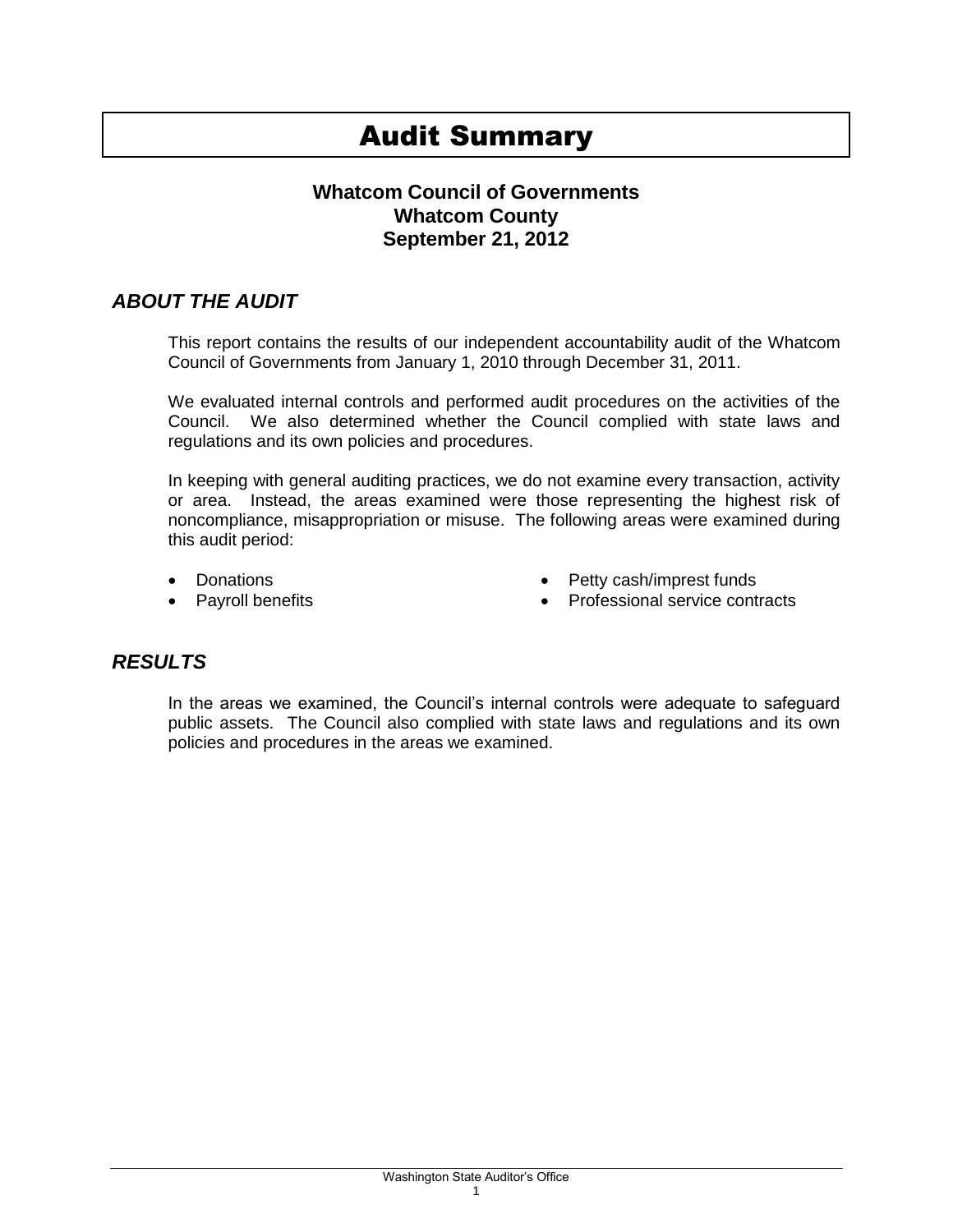### Related Reports

#### **Whatcom Council of Governments Whatcom County September 21, 2012**

#### *FINANCIAL*

Our opinion on the Council's financial statements and compliance with federal grant program requirements is provided in a separate report, which includes the Council's financial statements.

#### *FEDERAL GRANT PROGRAMS*

We evaluated internal controls and tested compliance with the federal program requirements, as applicable, for the Council's major federal programs, which are listed in the Federal Summary section of the financial statement and single audit report.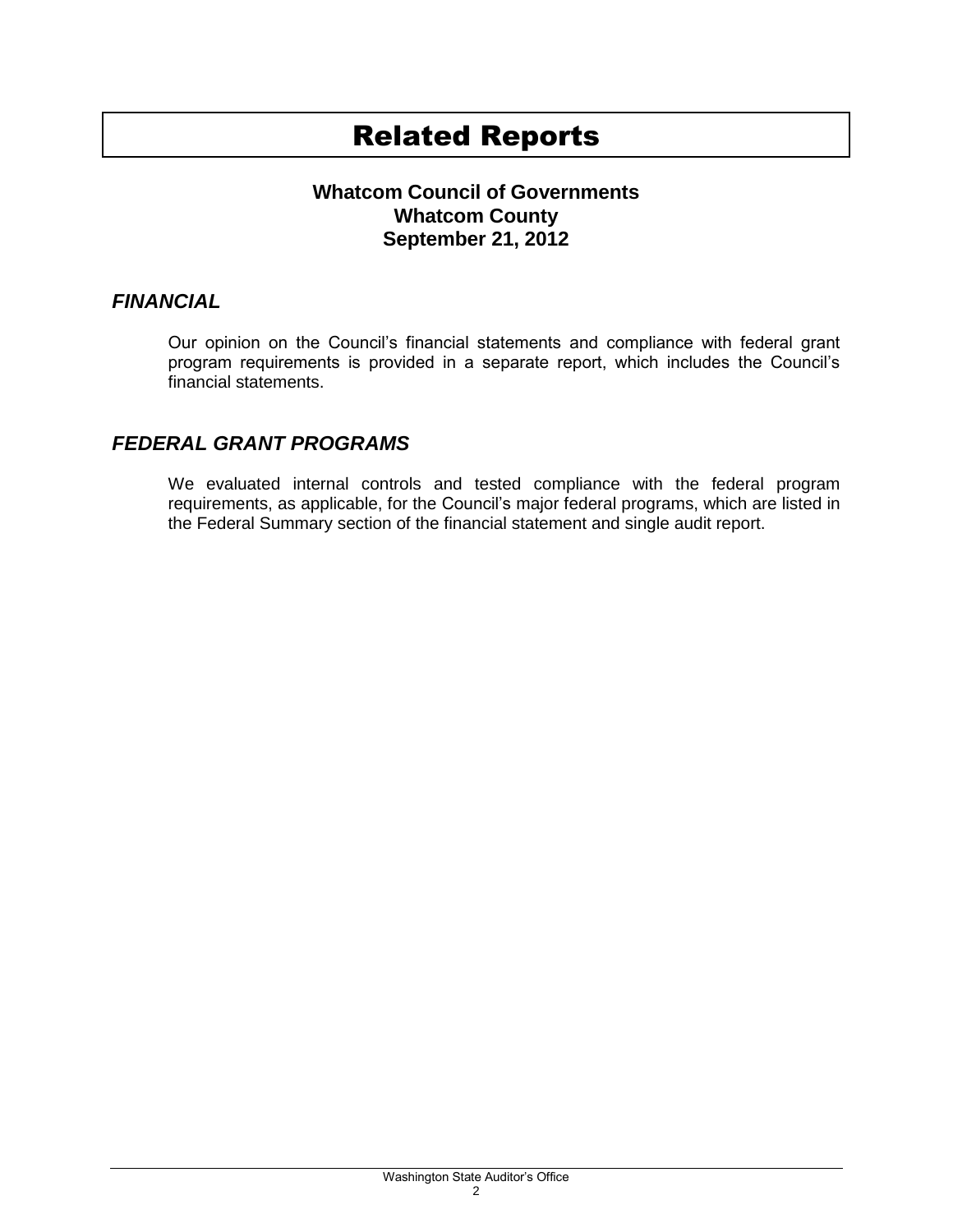### Description of the Council

#### **Whatcom Council of Governments Whatcom County September 21, 2012**

#### *ABOUT THE COUNCIL*

The Whatcom Council of Governments is an inter-governmental organization that coordinates projects primarily relating to transportation issues to mutually benefit the member entities. Established in 1966 as a multi-jurisdictional body, the Council represents local governments in Whatcom County, which serve an estimated 185,000 citizens. The Council has a staff of 12 employees. In fiscal year 2010 and 2011, the Council operated on budgets of approximately \$1.9 million and \$2.6 million, respectively. The majority of the Council's funding comes from federal, state and local grants along with local dues.

The governing officials of the Council consist of an Executive Board and Full Council. The Full Council is a 20-member board comprised of elected representatives of local general purpose and special district governments throughout Whatcom County. The Executive Board carries out the responsibilities of day-to-day Council activities. Mayors, Executives, Commissioners and Council Members of participating local governments serve as Board Members. As of December 31, 2011, the Full Council included representatives from the following local governments: city of Bellingham, city of Blaine, city of Everson, city of Ferndale, city of Lynden, city of Nooksack, city of Sumas, Whatcom County, Port of Bellingham, Birch Bay Water and Sewer District and Lake Whatcom Water and Sewer District.

#### *ELECTED OFFICIALS*

These officials served during the audit period:

- Executive Board: City of Sumas
	- City of Bellingham Whatcom County Port of Bellingham Whatcom County City of Bellingham City of Bellingham City of Ferndale City of Everson

Bob Bromley Dan Pike Sam Crawford Scott Walker Pete Kremen Barry Buchanan (2010) Jack Weiss (2011) Gary Jensen Andy Rowlson

Note: Jack Weiss replaced Barry Buchanan on the Executive Board in 2011.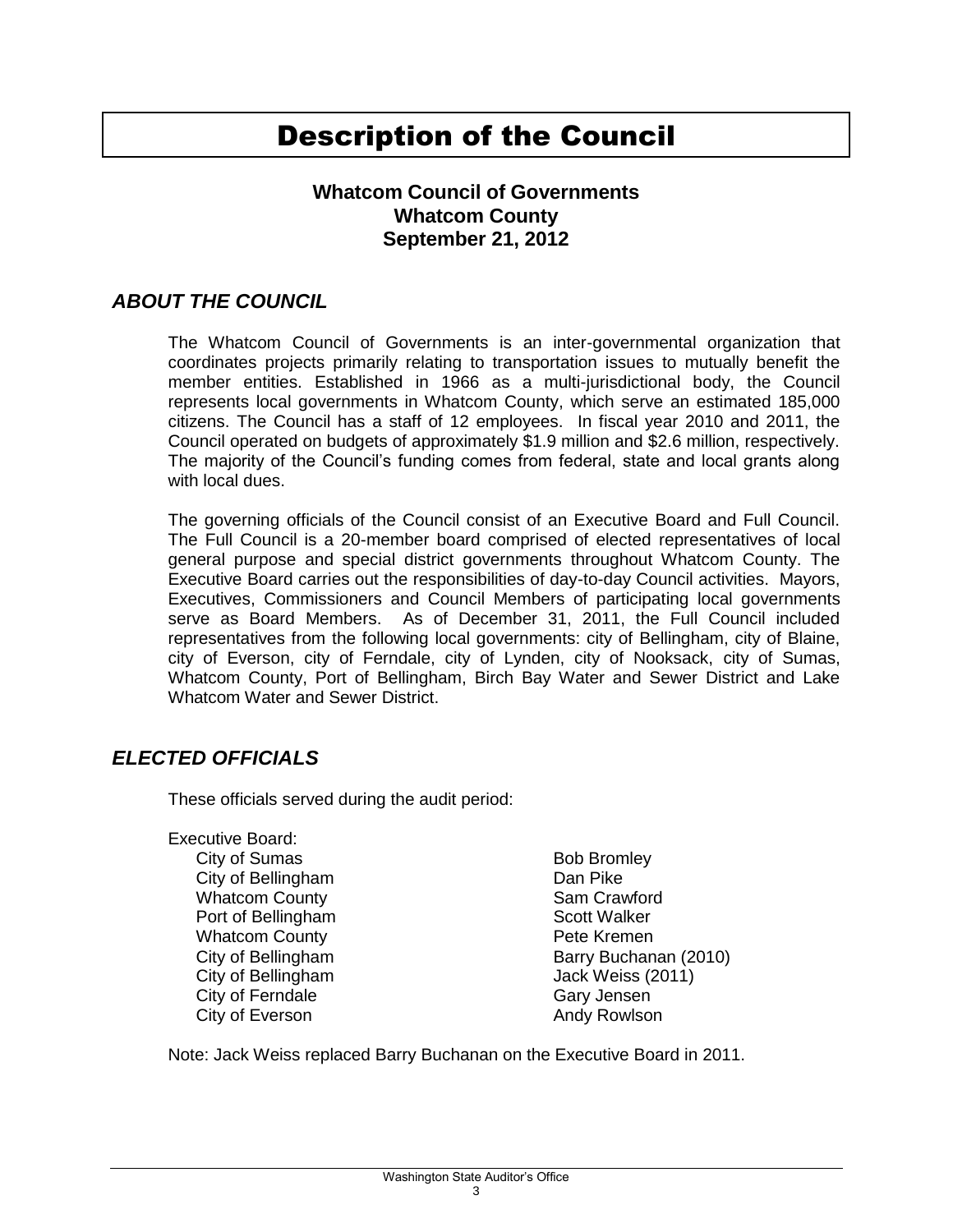Full Council includes the Executive Board plus the following:

City of Lynden City of Blaine City of Nooksack City of Bellingham City of Bellingham Whatcom County Whatcom County Water District No. 10 Lake Whatcom Water and Sewer District Birch Bay Water and Sewer District

Scott Kothuis Bonnie Onyon Tom Jones Jack Weiss (2010) Barry Buchanan (2011) Bill Knutzen Tom Hadd (2010) Deb Lambert Pat Alesse

Note: Barry Buchanan replaced Jack Weiss on the Full Council in 2011.

#### *APPOINTED OFFICIALS*

| <b>Executive Director</b> | Jim Miller           |
|---------------------------|----------------------|
| Finance Manager           | Ron Cubellis         |
| Office Manager            | Lesley O'Shaughnessy |

#### *COUNCIL CONTACT INFORMATION*

| Address: | <b>Whatcom Council of Governments</b><br>314 E. Champion Street<br>Bellingham, WA 98225-4502 |
|----------|----------------------------------------------------------------------------------------------|
| Phone:   | (360) 676-6974                                                                               |

Website: www.wcog.org

#### *AUDIT HISTORY*

We audit the Council biennially. The past seven audits have been free of findings. We attribute this to the Council's strong internal controls and timely response to audit recommendations.